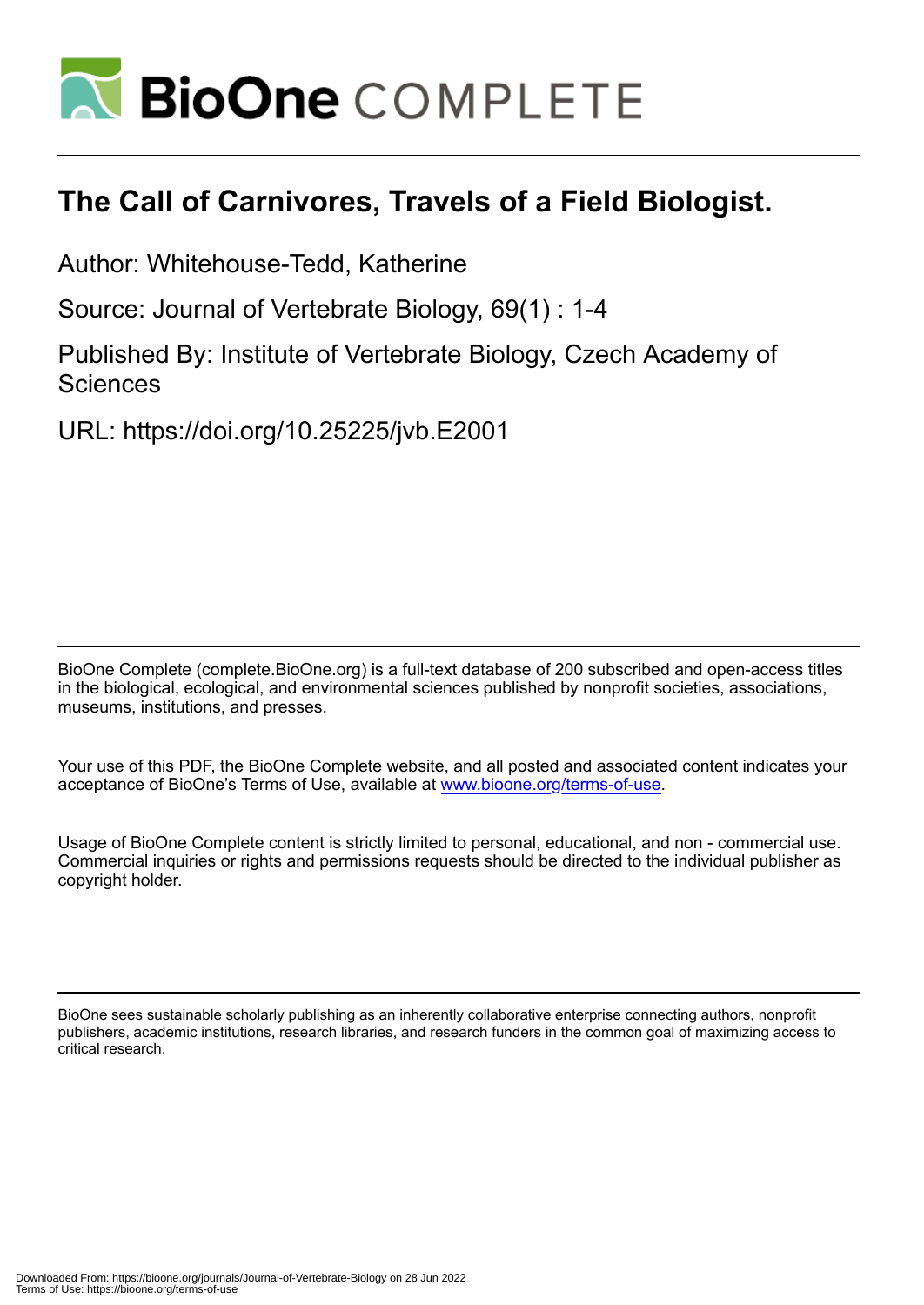<span id="page-1-0"></span>*Journal of Vertebrate Biology*

## **Book Review**

**Kruuk H. 2019: The Call of Carnivores, Travels of a Field Biologist.** *Pelagic Publishing, Exeter, UK: 211pp. ISBN: 978-1-78427-193-0.*

This book had been on my wish-list for some time, so when I was asked to review it, I was glad to be spurred into advancing it up my reading list. Although I have not previously read any of the many books that Prof. Hans Kruuk has written (including (Kruuk 1972, 1989, 2004, 2006)), I have read and cited his research papers detailing the feeding ecology of African predators and scavengers (Kruuk 1967, Kruuk & Turner 1967). As a carnivore biologist myself, Prof. Kruuk's observations of free-ranging carnivore diet and feeding behaviour provided a benchmark for my evaluations of dietary provision for the captive cheetahs, lions and vultures I worked with.

In "The Call of Carnivores" Kruuk sheds a more intimate light on his research career than we are able to glean from his numerous scientific publications. Readers are taken along for the scientist's geographical and professional journey as he entertains us with stories about the many aspects of fieldwork which never make it into published papers. Despite the typically dry and impersonal language used to describe fieldwork methodology in the peer-reviewed literature, Kruuk demonstrates the highly personal, far from dry (literally and metaphorically) experiences that comprise fieldwork. The many nights spent tracking animals by moonlight (or no light in many cases), periods spent hiding in damp and awkward crevices, or strained muscles arising from long hours spent bent over a microscope dissecting scat (faeces), and even the leeches of Australia, or midges of Scotland and Lake Victoria are charmingly described in the 21 chapters of this book.

The book starts with recollections of Kruuk's youth; chapter 1 describes how his intense curiosity about nature nearly killed the cat, when he undertook his first experiment to determine whether cats could swim by dropping his neighbour's pet into a stream (I assume the cat lived to tell another tale!). But later this curiosity was channelled into more appropriate activities with a natural history club and less invasive observations of the natural world. Chapter 2 reveals how Kruuk was able to move out from the "dark and dank" basement laboratory to the field, only to find that perhaps the field was not so glamorous after all; days spent gutting fish and dissecting their stomach contents in the name of science whilst suffering nearly continuous seasickness aboard a commercial fishing vessel would perhaps have been enough to put many people off fieldwork for life. But Kruuk's fascination with animal behaviour and the self-perpetuating list of questions about their behavioural ecology led him to seek further field-based opportunities. Under the mentorship of the Nobel Prize winning ethologist, Niko Tinbergen, perhaps best known for his "Four questions" (Tinbergen 1963), Kruuk recalls the profound impact that Tinbergen's persistent questioning of "why?" animals did what they did, had on his own epistemology. This innate curiosity, and adamant belief that nothing should be taken at face value until proven, shaped much (if not all) of Kruuk's subsequent research ventures, many of which led to ground-breaking discoveries about the social structure of carnivore species.

Objective observation is integral to good science and Kruuk explains in this book how his stubborn refusal to accept assumptions, untested 'knowledge' or unproven hypotheses led to many an eye-opening, game-changing discovery about animal behaviour. In chapter 3 we learn about the first observation that Kruuk made of a hedgehog (yes those adorable little visitors to our gardens) eating a gull chick alive; not such a harmless critter after all. Nature is violent and Kruuk has to fight his human instinct to intervene or help in order to just observe, and let nature be. Kruuk bears witness to a number of natural horrors but when a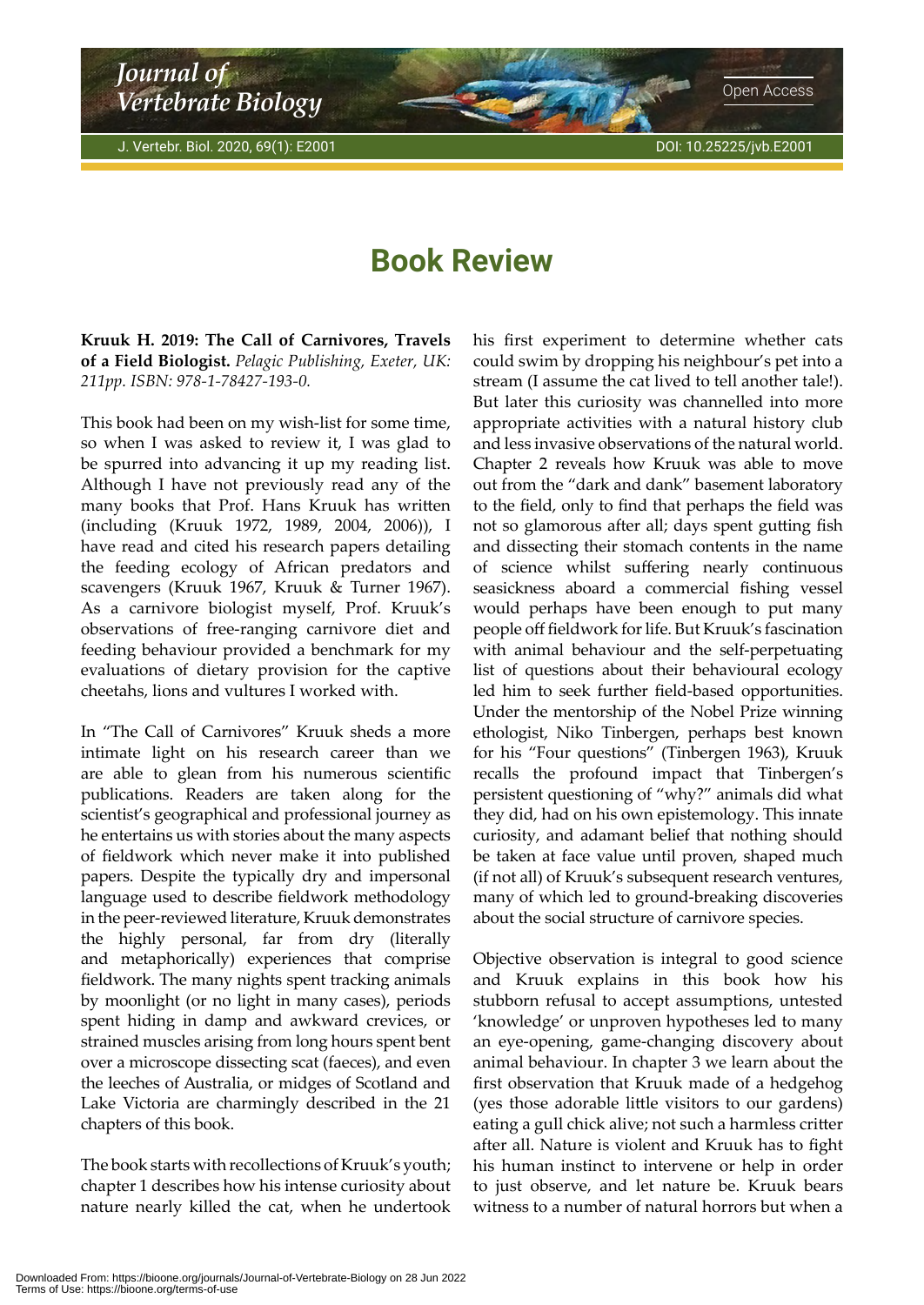Eurasian griffon vulture dies in front of him due to poisoning with agricultural chemicals, he doesn't just observe, he acts by campaigning against the use of such harmful chemicals in the environment, though unfortunately this ecological crisis continues today and threatens vultures across the world.

Kruuk's work with hyaenas in the Serengeti earned him the name *bwana fisi* (Swahili for Mister Hyaena). Indeed, Kruuk's hyaena research is what he is perhaps best known for, and he has made more than a few important advances in our understanding of hyaena ecology. In Tanzania, Kruuk's night-time observations of spotted hyaenas revealed that, contrary to popular belief at the time, spotted hyaenas are efficient and powerful predators which sometimes have their kills stolen by lions. Prior to this, accepted knowledge of the role of hyaenas in the ecosystem was that they were exclusively scavengers responsible for stealing prey from the more respected predators (the lions) of the savannah. By the time the game wardens and safari guides woke up and embarked on their dawn game drives, it was common to find a pride of lions feasting on a carcass, with a pack of hyaenas waiting on the periphery – allegedly waiting to pick up the scraps. But Kruuk was able to document that in fact the reverse was true; the hyaenas had made the kill, the lions had sauntered onto the scene and chased the hyaenas off so that they could get their fill before sunrise, and the hyaenas were simply waiting to get back to their own kill.

Nonetheless, Kruuk was always aware of the human tendency to let hypotheses run away with themselves – the insights into the working mind of a scientist reveal his constant questioning of his own observations, his strictly hypothesis-testing and mechanism-investigating approach was how he ensured that his growing confidence did not get the better of him. These moments of humble reflection are endearingly recounted in the book, including the moment that his reputation as a skilled safari guide in the Serengeti is taken down a notch by a black cobra that he inadvertently invites into the vehicle, and when badger-spotting in the UK his warnings to his visiting guests of the need to remain absolutely silent cause embarrassment when he himself sneezes just as the badger's nose appears at the entrance to the sett (only to very quickly disappear again!).

As most vertebrate biologists will empathise with, studying animals often involves dealing with a lot of crap……. (in the literal sense, i.e. scat, spraint, faeces, dung, excrement, amongst other synonyms!), and Kruuk's research was no exception. Kruuk compares the large, sandy almost pleasant-smelling voidings of aardwolf with the dry, white and crumbly scat of spotted hyaenas, and even recalls the human hair and beads often found in the latter as a result of the importance of hyaenas in burial rituals. These deliberations over carnivore scat assist in revealing important knowledge about their diet, their social communication and their use of the environment. At one point, his experience with glass beads in hyaena faeces even helps Kruuk establish previously undocumented home range and habitat utilisation strategies of badgers in British woodland (you will need to read the book to find out how). Kruuk also uses science to unravel long-held myths and beliefs but does so with compassion and empathy for the origin of these myths. For example, I was intrigued to learn of the rancid butter smell of hyaena scent marking secretions and its perception as the buttery trail left by witches who make this butter from the milk of the hyaenas they ride through the bush!

Kruuk provides an exciting and interesting narrative; a mixture of informative discoveries in the natural sciences and the recounting of his own personal experiences, reflections and contemplations. For those readers with a background in biology, especially those with fieldbased research experience, many of the stories will be familiar, perhaps evoking fond memories of your own, triggering a smile or laughter in recognition of shared experiences which may have at the time brought tears to your eyes but now provide comedy in hindsight. There are also stories that will likely invoke a sense of relief ("it was not just me!"), and probably one which will recall how close you came to real danger, or how things could have turned out so differently if it hadn't been for X, Y or Z. For those readers who have not experienced such pleasures, the book may inspire you to seek them out, but at the very least it will provide snippets of new knowledge, new and interesting facts about nature, and most of all, insight into the study of nature and the people living with wildlife.

The book is not the author's journal, memoirs or autobiography – the chapters are structured according to the species he is studying, rather than a chronological account of his life. As such,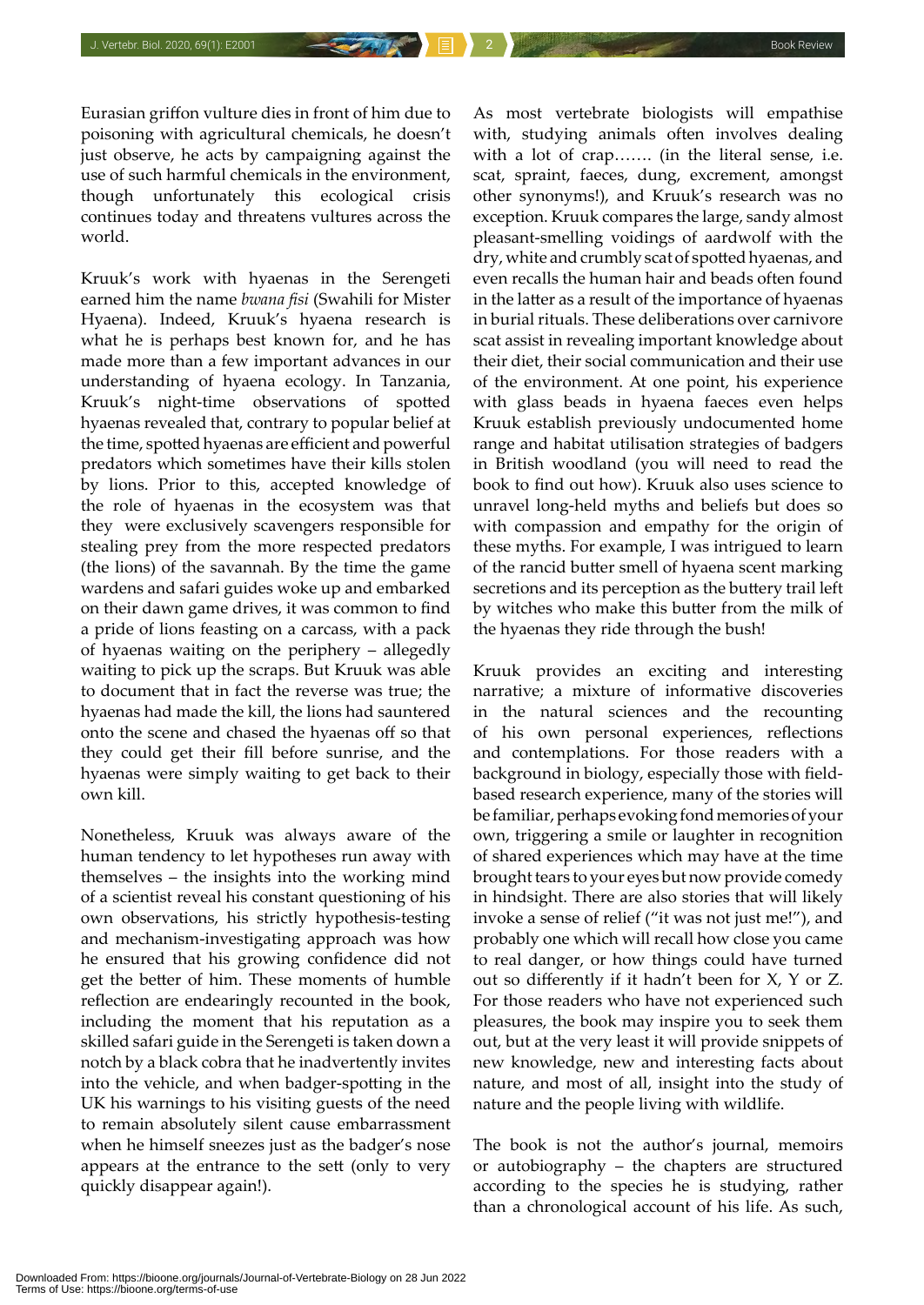the text skips around in time, and in place, but this does not detract from its story-telling style. Kruuk's description of the places he has worked in, along with photos and line drawings, bring these experiences and scenes to life for the reader. By the end of the book, it is easy to understand why Kruuk equates the Serengeti and Shetland Islands as equivalent; appreciated for their vast, open and diverse landscapes, and for their true wildness. He shares his learnings from each environment and demonstrates how knowledge and experience can be applied to other contexts.

I was, however, somewhat surprised to read of the role that "tamed" wild animals played in the discoveries and knowledge gained during Kruuk's career as a researcher. Kruuk reared several wild animals so that they were habituated to his presence, including a tame hedgehog, a hand-reared badger, and perhaps most beguiling of all, a spotted hyaena who would travel with him in the car, join him in the bath, and accompany him and his wife on camping trips. These animals were involved in Kruuk's observational field experiments and enabled him to learn about their behavioural responses to other animals or environments in a way that would not have been possible with a wild animal. However, invariably the benefits of their relationship were not sustainable in the long term – despite the deep affection and bond that Kruuk felt for these animals, the hyaena in particular (who features throughout the book), the animals did not live out their lives with Kruuk. Solomon (the hyaena) became a nuisance to local residents living near Kruuk's home in the Serengeti and repeated attempts to release him to the wild failed since the wild hyaenas would not accept Solomon and he was unable to survive alone (another revelation of hyaena sociality for Kruuk and the world). As a result (and with much guilt and sadness for Kruuk), Solomon lived out his days in a British zoo, where keepers developed close bonds with him and he was well known to the visitors. But other relationships ended less amicably – Kruuk suffered one of the worst animal attacks of his life from the badger he reared. Although this animal was also rehomed to a zoo, a highly unfortunate interaction between the badger and a young visitor to the zoo when the badger had escaped his enclosure meant that the badger had to be euthanised.

Underpinning many of the stories and discoveries that Kruuk discusses in the book is a sense of anxiety regarding the state of the natural world,

and the human-induced threats it faces. Early in the book we learn that the site of his PhD research, and where much of Niko Tinbergen's ground-breaking discoveries were made, no longer exists – pollution has destroyed much of the habitat and wildlife no longer abounds there; "conservation has come too late" for this area. In chapter 7, observing a female rhino protecting her calf from a pack of 25 hyaenas, Kruuk reflects on the rhino's reliance on its horn (hurtling hyaenas across the field!). This leads to him pondering the validity of some conservation initiatives to de-horn rhinos for the sake of their conservation, removing the appendage so sought after by poachers. He questions the impact of disarming rhinos in this way. Likewise, Kruuk emphasises the human-human conflict at play in so many conservation issues. With empathy and an understanding deepened by personal experience, he discusses examples of where conservation and societal priorities are not readily aligned. For example, retaliatory killings of wildlife by Maasai occur following Maasai eviction from their traditional hunting and grazing lands in the name of conservation and eco-tourism. Kruuk listens to herdsmen in Northern Kenya explain the unseen costs of living alongside predators, such as the extra time it takes to collect wood to build larger *bomas* (enclosures), the increased clearance of trees as a result of constantly having to move *bomas* once they become tick-infested. He deliberates over the dilemma of whether free-living dogs should be eradicated due to the threat they pose for human health (rabies) or the benefit they bring in deterring livestock depredation by wild carnivores. His visit to a town in Ethiopia where hyaenas wander the streets, walking among people who don't give them a second glance, reveals the importance of human acceptance of wildlife. In this town, hyaenas are tolerated as they serve as waste disposal agents, cleaning up the streets after busy markets, and are even fed scraps of food each night to encourage their continued presence in the urban environment. These hyaenas do not seem to bother with the livestock in this town and have become entirely dependent on scavenging in their foraging habits. Kruuk laments such a fall in status for the hyaenas – even though they are often despised by locals in the Serengeti, they are at least recognised as predators to be feared, and yet here they are "dregs of hyaena society", begging for handouts from humans. However, without providing such a cleaning service to the local residents, the hyaenas would likely be persecuted as they are elsewhere – the value of wildlife is not intrinsic but is instead